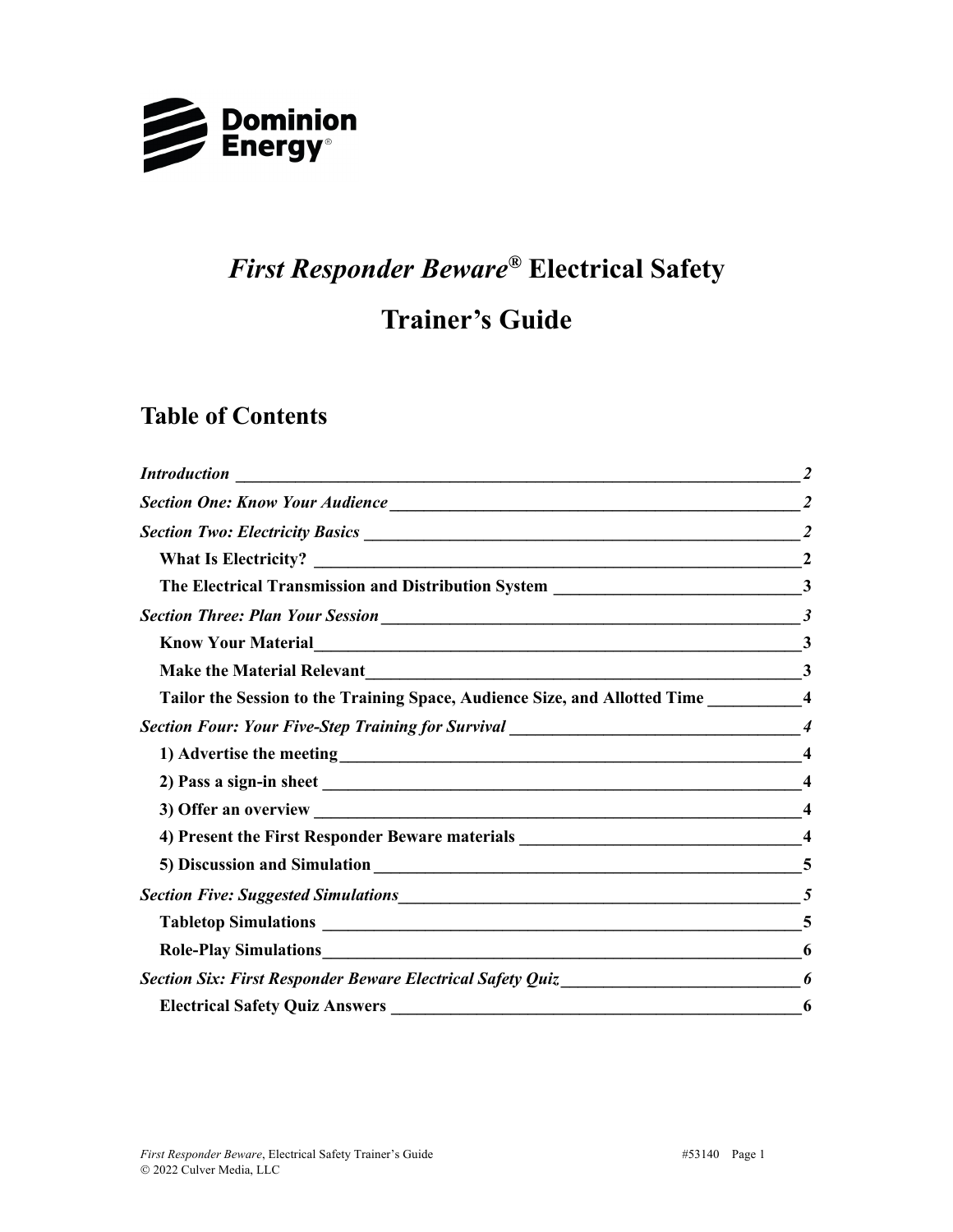### **Introduction**

The *First Responder Beware* training program from Dominion Energy is designed to provide firefighters, police, EMTs and paramedics with the information they need to recognize and work safely around electrical infrastructure while responding to emergencies.

This trainer's guide will help you make the most of the *First Responder Beware* program. It contains six sections:

- **Know Your Audience.** An overview of first responders' learning preferences.
- **Electricity Basics.** Information on how electricity works.
- **Plan Your Session.** Tips for preparing an effective training session.
- **Your Five-Step Training for Survival.** Step-by-step training guidance.
- **Suggested Simulations.** Activities to help reinforce safety procedures.
- **Before and After Quiz.** Reproducible electrical safety quiz to help trainers and participants evaluate the program's impact. Answer sheets are provided**.**

## **Section One: Know Your Audience**

Understanding how first responders learn best will help you tailor your training session to this unique audience. Take into consideration the following learning preferences:

- **First responders tend to be action-oriented learners** who do best when given an opportunity to practice and repeat recommended behaviors, and they favor a hands-on approach.
- **First responders benefit from significant discussion time during training,** including opportunities to relate new information to prior experiences and events.
- **First responders are very focused on core priorities:** their own survival, safe and timely rescue of incident victims, and protection of property.
- **First responders respect authority and expertise.** Instructors should have a solid command of the topic and be well organized.
- **First responders are conscientious learners.** If the material is presented as being important to their work and lives, they will be a responsive, eager and respectful audience.
- **First responders prefer practical (rather than theoretical) information.** Keep the focus on real-life situations.

## **Section Two: Electricity Basics**

This section will help trainers answer questions about electricity from session participants. If you need additional information, please contact Dominion Energy before your training session.

### *What Is Electricity?*

Electricity results from the flow of electrons between atoms that occurs when atoms carry different charges. Electrons are negatively charged and flow to positively charged atoms until the charge is level or neutral.

- The flow of electrons is called **current**.
- The force propelling the flow of electrons is measured in **voltage**, or **volts** for short.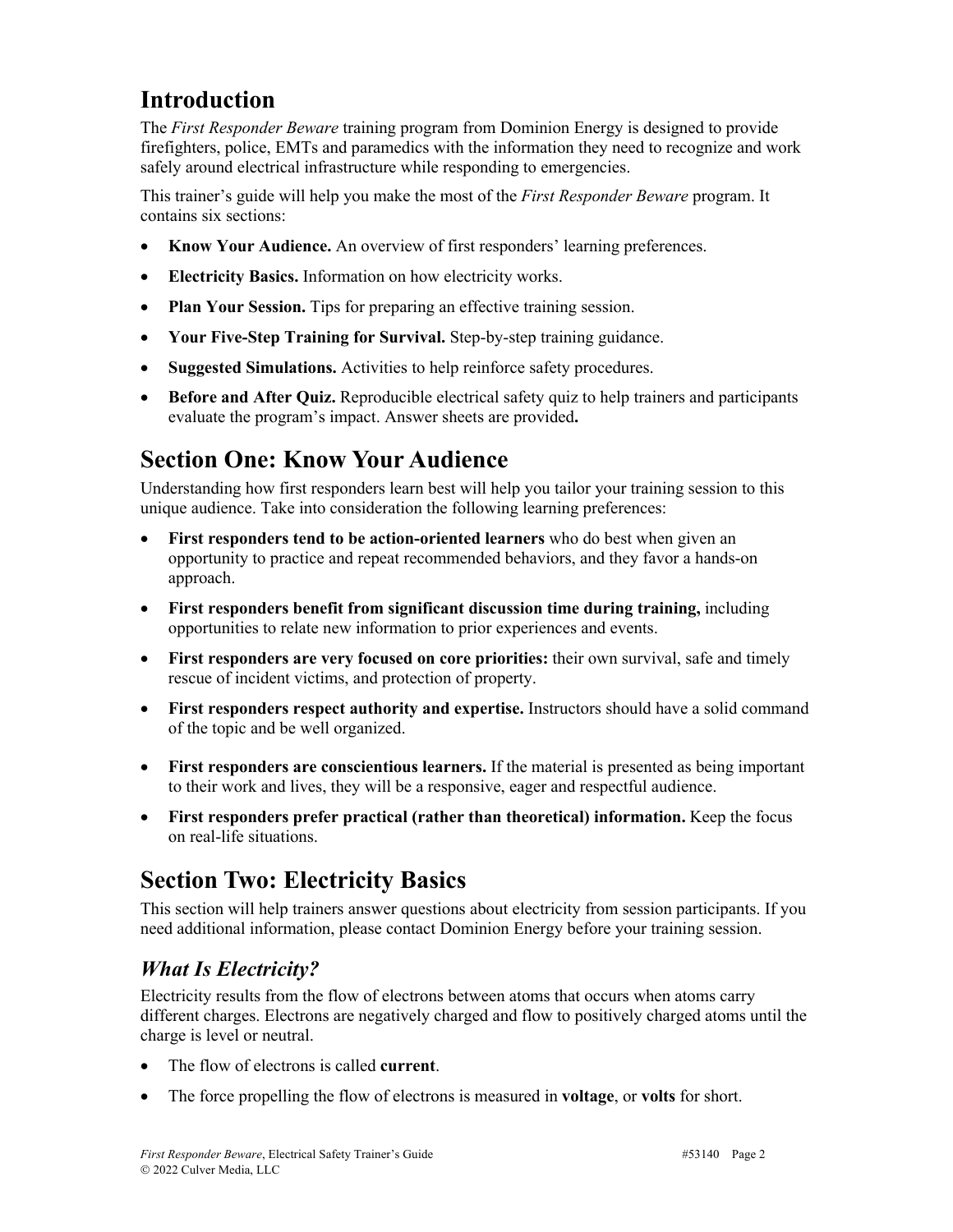- The rate at which electricity moves is called **amperes**, or **amps** for short.
- When an object or substance limits the flow of current, this property is called **resistance.**  Resistance is measured in **ohms.**
- Materials with a high level of resistance are called **insulators**. Common insulators include plastic, rubber, paper, and air. These materials do not allow electricity to pass through them easily. (However, even insulators can conduct electricity under certain conditions.)
- Materials with a low level of resistance are called **conductors**. Common conductors include water, most metals, and the human body. Electricity can pass easily through these materials under almost all conditions.

### *The Electrical Transmission and Distribution System*

Electricity is generated at power plants. A thick coil of wire spins inside giant magnets at the plant, moving the electrons in the wire and making electricity flow.

Wires on tall transmission towers carry high-voltage electricity from power plants to substations, where the voltage is reduced. From substations, electricity travels on smaller wires that branch out down streets, either overhead or underground.

Overhead and underground power lines carry electricity to transformers on poles or on the ground, where the voltage is reduced again to a level that is safe for typical use. From transformers, electricity travels into buildings through service drop wires. These connect to the meter and to all the wires that run inside walls to outlets and switches.

Note that electric-line workers receive extensive training and are experts in handling power lines. They also have special equipment for handling electric infrastructure. First responders should understand that even with training, their understanding of electricity is basic, and their equipment, even if it appears insulated, is not designed or tested to prevent electric shock.

## **Section Three: Plan Your Session**

A well-organized, informed instructor will gain participants' respect and be far more effective. Below are some recommendations to help you prepare for the electrical safety training session with confidence.

### *Know Your Material*

Always preview the materials before showing them to session participants. Gathering information in advance can be useful and make training materials more relevant. Review all the materials and rehearse your presentation well before the session.

### *Make the Material Relevant*

Identify the key electrical infrastructure that first responders in your training session may encounter when responding to emergencies, and focus the group's attention on these topics:

- **What emergency situations** bring them close to downed power lines?
- **What type of long or tall equipment do they use** that might come in contact with overhead power lines?
- **Where are the electric substations** in your area?
- **What electrical hazards have participants encountered** in the past? Recently?
- **What experience do participants have with electric shock victims** and how much do they know about the severity, nature, and proper response to shock and burn injuries?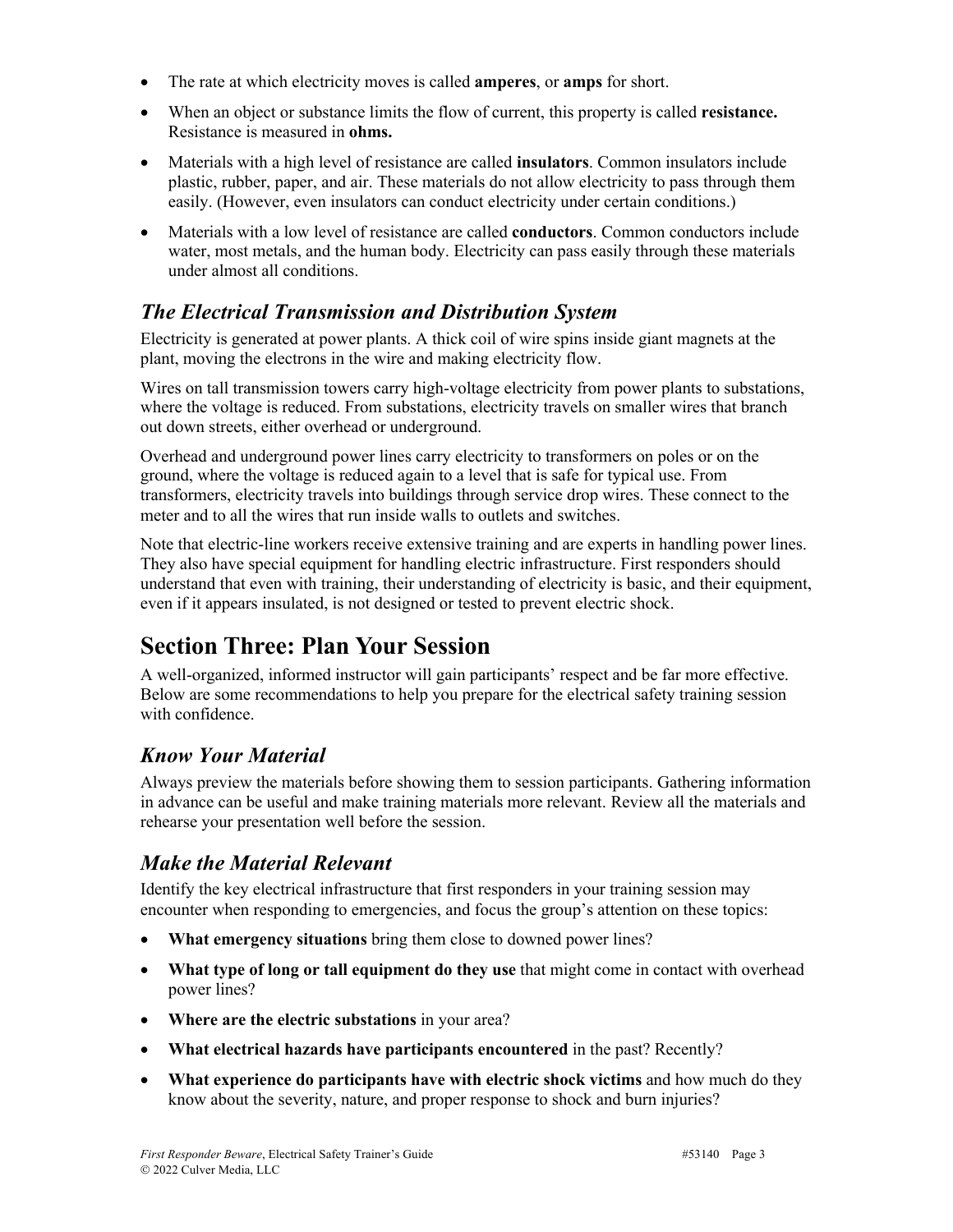#### *Tailor the Session to the Training Space, Audience Size and Allotted Time*

Consider the size of the training space and audience. A large group will require different media than a smaller one. If the room size is very large for the group, be sure it is arranged as intimately as possible to keep all participants involved.

Remember that first responders are hands-on, action-oriented learners. The session will need to include opportunities to simulate recommended practices and to discuss potential applications of the material. Room size and arrangement can have a measurable impact on the participation level. Consider:

- **Will all materials be visible** to all participants or do you need additional space or equipment?
- **Are the seats arranged in a way** that will foster discussion?
- **Is there adequate space** for participants to conduct simulations?
- **Is there adequate lighting** for all participants to see the instructor and materials, and to take notes if necessary?
- **Will everyone be able to hear?**

Just as room and audience size can impact the effectiveness of training, so can session time. No one learns well sitting for long periods. On the other hand, cramming too much information into a short session can reduce retention. Plan your session to allow time for discussions and simulations.

### **Section Four: Your Five-Step Training for Survival**

Follow these steps for a high-impact meeting that will keep participants involved and reinforce essential safety information:

### *1) Advertise the meeting*

Post a notice well in advance of the meeting in a highly visible location.

### *2) Pass a sign-in sheet*

Keep attendance records of all safety meetings, because someday you may have to show who attended the meeting, what the session covered, and when it was held.

### *3) Offer an overview*

Tell participants what you will cover in the meeting and what you hope they will learn. This is a good time to convey the importance of this information—that it can help protect first responders, incident victims, and bystanders from electricity-related injury or death.

### *4) Present the* **First Responder Beware** *materials*

Discuss the electrical safety information in these materials and what electricity-related emergencies participants might encounter. Ask participants to review their notes on the materials periodically to refresh their memory of the vital safety tips.

These materials use different types of first responders to exemplify different situations. You might preface them by pointing out that first responders of any discipline could be first on the scene in any emergency. Ask participants to pay special attention to how the information can be applied to their areas of expertise and emergencies they will encounter.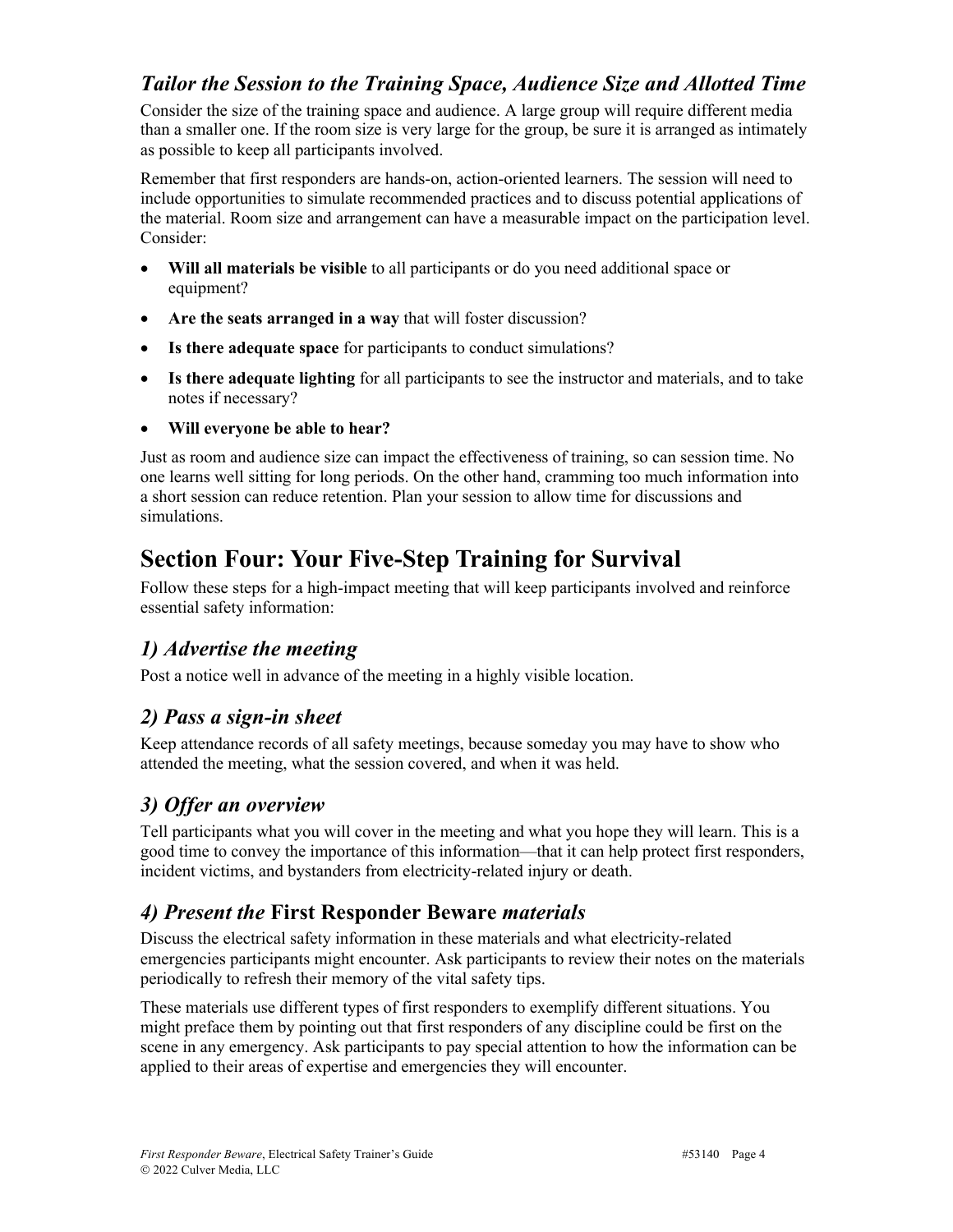#### *5) Discussion and Simulation*

Participants will retain more information if they get involved in activities and discussions. Ideally, these exercises should be dispersed throughout the session. Here are some ideas:

- **Remind participants of the circumstances of any electricity-related emergencies in your region.** Discuss how information in the materials is relevant.
- **Stress the importance of first responders keeping themselves, their tools, their equipment and their vehicles as far away as possible from overhead power lines,**  including the service drops that run from utility poles to buildings. Personnel, ladders and fully extended aerial equipoment must never get closer than 10 feet from lines up to 50,000 volts, and higher voltages on large transmission towers require additional clearances of up to 50 feet.

*\*Higher voltages require greater clearances; please check with Dominion Energy if you are unsure about the clearances for various types of lines in your area.*

- **Discuss how downed lines and nearby objects that may be energized require a large safety clearance**—at least 30 feet, and 100 feet for downed transmission lines from large towers. Wires can jump and move with wind or when sparking, and may energize the ground nearby.
- **Invite first responders to ask questions** about the materials and the safety procedures they outline. If they have questions you can't answer, research the answers yourself and give them that information as soon as possible.
- **Ask participants to brainstorm a list of key safety issues** identified in the materials. Review these key issues, and discuss incidents that resulted when related safety precautions were ignored. What were the consequences?
- **Conduct tabletop simulations of various emergency scenarios.** Use toy vehicles and figures to simulate appropriate actions: where to park, how to manage aerial equipment around overhead power lines, and where to place emergency personnel and bystanders.
- **Ask each participant to name one thing they learned** from the materials or discussion that will help them be safer in the future.

### **Section Five: Suggested Simulations**

Practice is essential to first responders' survival, and the successful resolution of emergency situations. There is often little time to think, and proper habits can save lives.

*(Please note: The scope of this program is limited and does not include specialized devices and equipment. Follow departmental SOPs regarding specialized equipment.)*

#### *Tabletop Simulations*

The use of tabletop models provides opportunity for small-group collaborations and for simulating multiple scenarios. This approach can be adapted to various room conditions and time constraints. Use of toy figures and scale models allows simulations to be easily reset for repetition. Possible scenarios include the following:

- **Stage a car accident using toy cars and small wires.** Have participants use toy figures to act out proper procedures, beginning with arrival on the scene through a rescue of the occupants in an energized vehicle.
- **Simulate conditions after a serious storm where lines have fallen.** Use figures to practice proper procedures.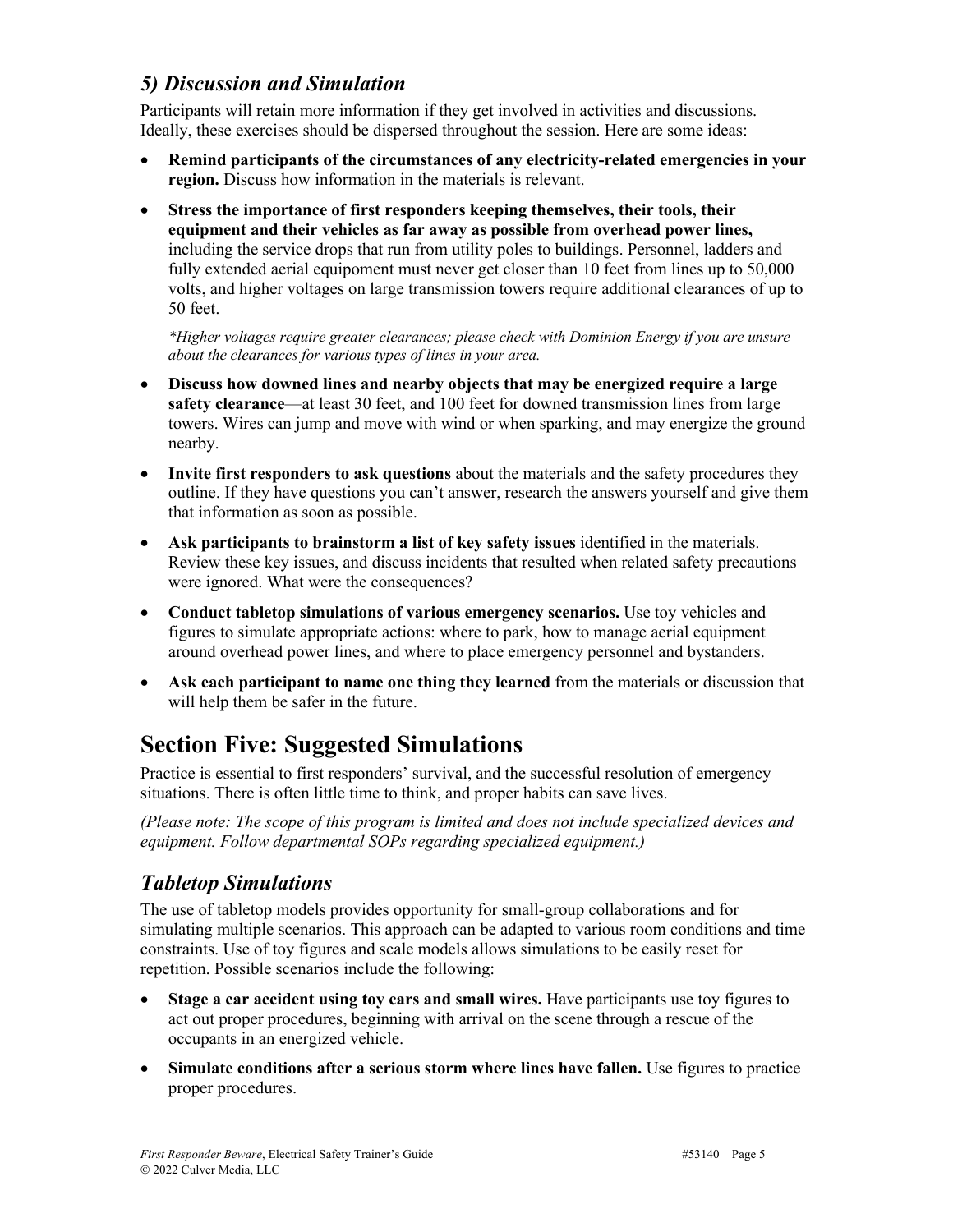- **Practice where to park, how to manage aerial equipment around overhead lines, and where to place emergency personnel and bystanders** using toy fire trucks, police cars, and ambulances.
- **Stage a variety of electrical infrastructure fires.** These could involve a substation, a power line, or an underground vault. Ask participants to use figures to demonstrate appropriate actions.
- **Place model infrastructure items such as electric meters, service drops, etc.** around structures, and ask participants to "arrive" at that scene and identify these pieces of electrical infrastructure.
- **Describe a scenario where a fire or other emergency is taking place.** Have participants demonstrate proper procedures for different electrical infrastructure items.

#### *Role-Play Simulations*

Role-play simulations are ideal for practicing first-aid techniques and detailed physical actions.

- **Practice proper jump-and-shuffle technique** for exiting energized equipment. Jump clear of the vehicle or equipment with your feet together. Do not touch the equipment and the ground at the same time, or you will become electricity's path to the ground and could be killed. Land with your feet together and shuffle at least 30 feet away with both feet close together and on the ground at all times. Shuffle by sliding your feet on the ground in a heel-to-toe motion. Do not allow any distance between your two feet, as this increases your risk of electrical shock. Do not run or take long steps; if your legs bridge two areas of the ground with different voltage, electricity could travel up one leg and down the other. (This is because electricity spreads out in the ground with decreasing voltage from the point of contact.)
- **Place signs around the room that read "electric meter," "downed wires" and "overhead lines,"** and have participants enter the room. Time how long it takes them to locate the infrastructure and respond appropriately.
- **Practice responding to a vehicle/pole incident** where downed power lines are known or suspected. Emphasize that participants should not contact the vehicle or the power line.

Remember that simulations are intended to reinforce proper behavior—*not* to call out or embarrass participants. Maintain a cooperative, supportive atmosphere at all times, and encourage participants to ask questions and provide feedback about how simulations might be most effective.

## **Section Six:** *First Responder Beware* **Electrical Safety Quiz**

The quiz on the next page is intended to help instructors and participants gauge the program's effectiveness. By administering it before beginning the training and then at the end of the session, trainers and participants alike can observe learning in action. The quiz is designed for two-sided photocopying.

### *Electrical Safety Quiz Answers*

| $1.$ D |      | 6. D  |  |
|--------|------|-------|--|
| 2. D   |      | 7. A  |  |
|        | 3. A | 8. D  |  |
|        | 4. A | 9. D  |  |
| 5. B   |      | 10. B |  |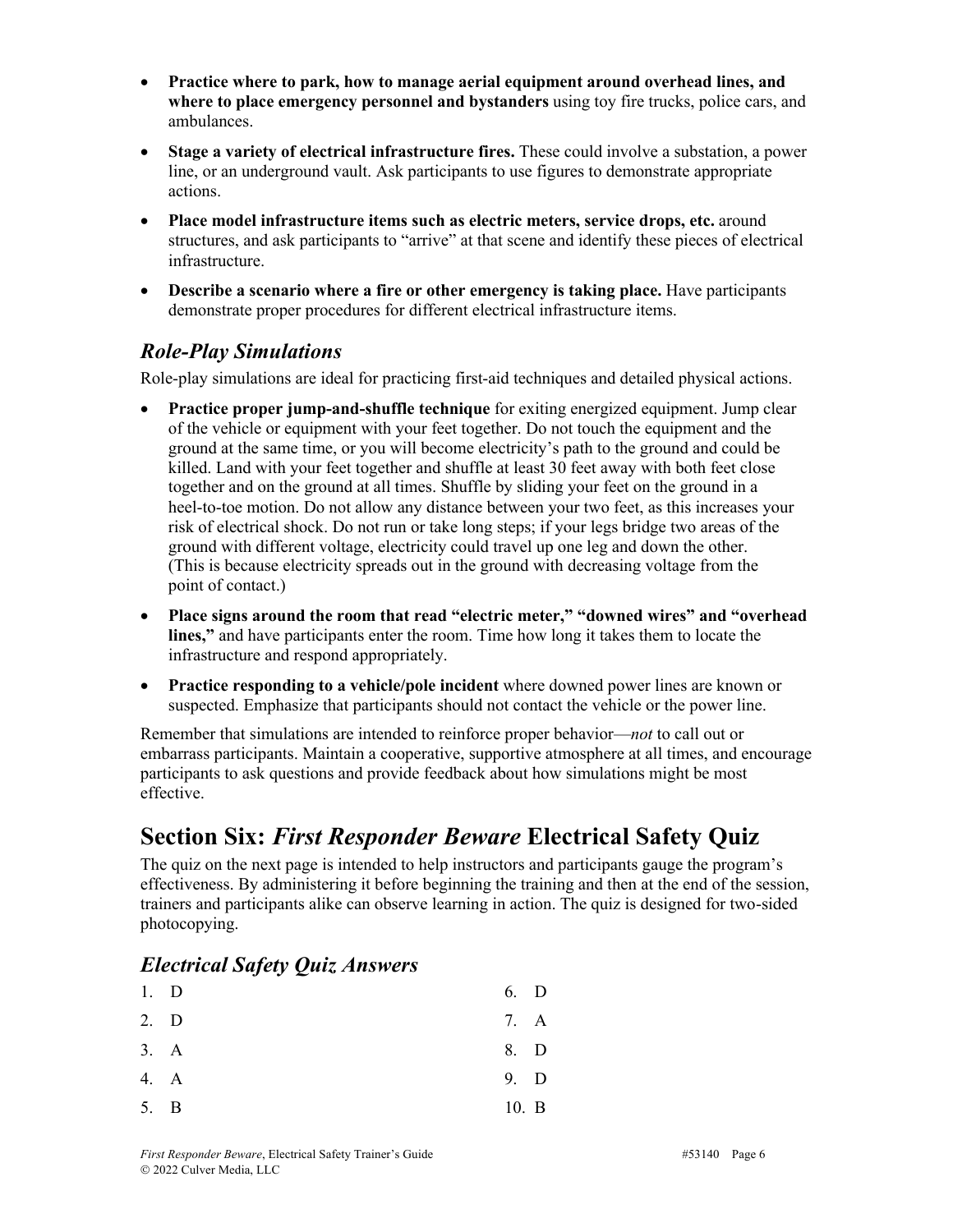# *First Responder Beware* **Electrical Safety Quiz**

| <b>Before</b> | <b>Questions</b>                                                                                                   | <u>After</u> |
|---------------|--------------------------------------------------------------------------------------------------------------------|--------------|
|               | 1. Which of the following should you do when you suspect<br>electrical infrastructure is involved in a fire?       |              |
|               | A. Attempt to disconnect electrical service                                                                        |              |
|               | <b>B.</b> Contact Dominion Energy                                                                                  |              |
|               | C. Secure the area and evacuate bystanders                                                                         |              |
|               | D. Both B and C                                                                                                    |              |
|               | 2. Which of your standard-issue protective gear will reliably<br>insulate you against electric shock?              |              |
|               | A. Your gloves                                                                                                     |              |
|               | <b>B.</b> Your helmet                                                                                              |              |
|               | C. Your boots                                                                                                      |              |
|               | D. None of the above                                                                                               |              |
|               | 3. What is the <i>minimum</i> safe clearance between overhead power<br>lines and emergency equipment?              |              |
|               | A. 10 feet                                                                                                         |              |
|               | <b>B.</b> 100 feet                                                                                                 |              |
|               | C. 6 inches                                                                                                        |              |
|               | D. 200 feet                                                                                                        |              |
|               | 4. True or false? You cannot always tell whether power lines or<br>objects are energized.                          |              |
|               | A. True                                                                                                            |              |
|               | <b>B.</b> False                                                                                                    |              |
|               | 5. How should you assist someone who is in a vehicle that is in<br>contact with downed power lines?                |              |
|               | A. Lift them out of the vehicle                                                                                    |              |
|               | B. If they are in imminent danger, instruct them to jump clear of the<br>vehicle and shuffle at least 30 feet away |              |
|               | C. Pull them out with a non-conductive rope                                                                        |              |
|               | D. Encourage them to exit the vehicle normally                                                                     |              |
|               |                                                                                                                    |              |
|               |                                                                                                                    |              |